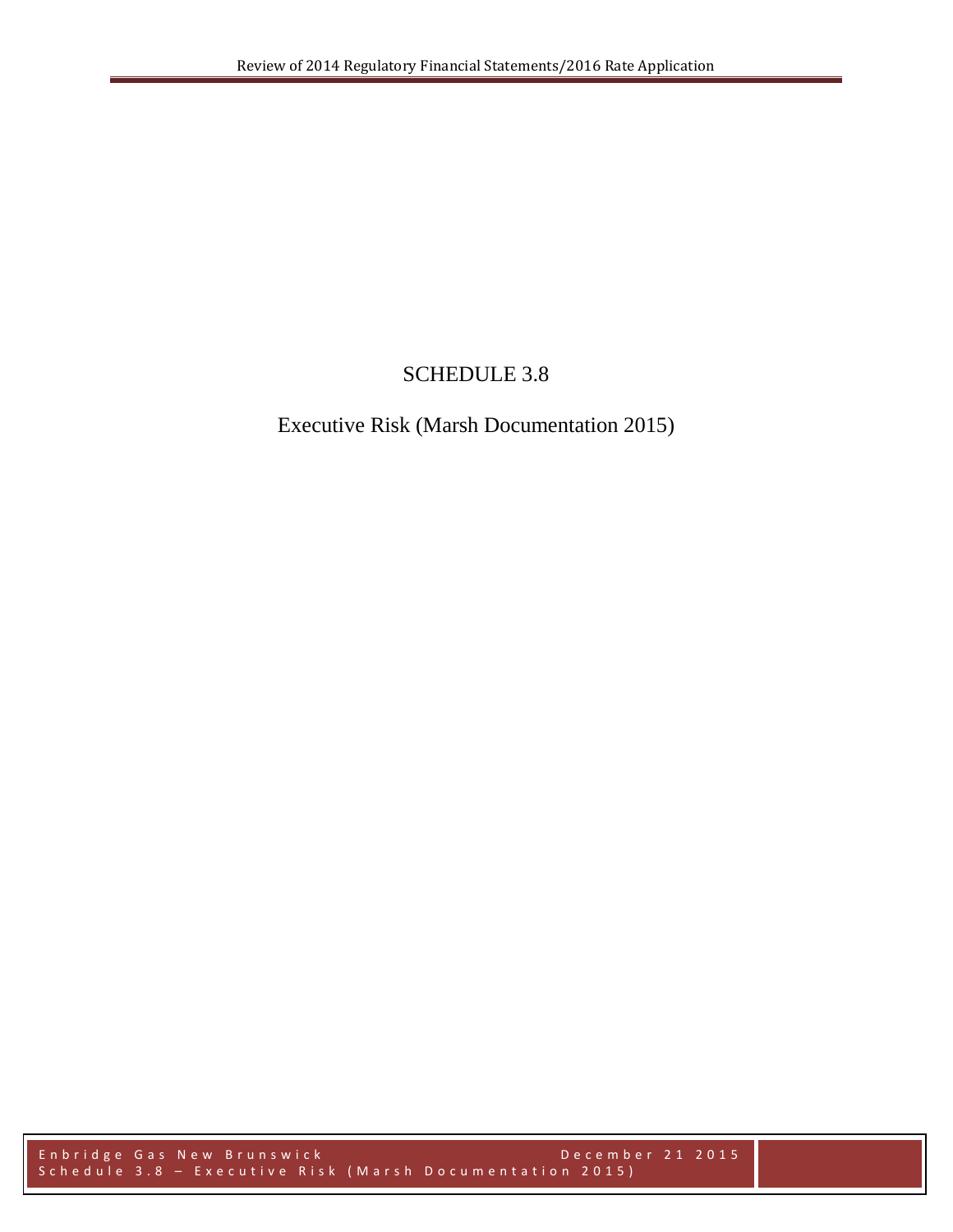

Marsh Canada Limited Livingston Place 222-3rd Avenue S.W., Suite 1100 Calgary, Alberta T2P 0B4 Fax +1 403 261 9882 emi.adachi@marsh.com www.marsh.ca www.marsh.com

## MEMO

| TO:      | Enbridge Gas New Brunswick L.P. and Enbridge Gas New Brunswick Inc. ("EGNB") |
|----------|------------------------------------------------------------------------------|
| DATE:    | April 9, 2015                                                                |
| FROM:    | Emi Adachi, Senior Vice President - FINPRO                                   |
| SUBJECT: | Directors & Officers Liability Insurance                                     |

Further to our Memorandums of May 28, 2014 and July 22, 2014, this is to provide some additional information regarding a stand-alone program for EGNB.

As you are aware, EGNB is covered under the \$250 million D&O liability insurance program, which is part of the main Enbridge Inc. D&O program. As provided previously, we use various analytics such as benchmarking against peers as one of the ways to provide guidance for informed decision making. Marsh maintains a benchmarking database that covers approximately \$50 billion in premium placements, \$4 trillion in limits and \$15.5 trillion in insured value. The peers in this group are selected based on a variety of criteria including industry, revenue, number of employees and asset size.



**Median Primary Program Price Per Million (\$Thousands) By** 

The graph above confirms that peers with revenue and assets similar to EGNB pay a median of \$4,300 for each \$1 million of limits on their primary layer. We have also spoken with several large D&O insurance markets and they suggest this is a reasonable premium for the primary layer for an

This document and any recommendations, analysis, or advice provided by Marsh (collectively, the "Marsh Analysis") are intended solely for the entity identified as the recipient herein ("you"). This document contains proprietary, confidential information of Marsh and may not be shared with any third party, including other insurance producers, without Marsh's prior written consent. Any statements concerning actuarial, tax, accounting, or legal matters are based solely on our experience as insurance brokers and risk consultants and are not to be relied upon as actuarial, accounting, tax, or legal advice, for which you should consult your own professional advisors. Any modeling, analytics, or projections are subject to inherent uncertainty, and the Marsh Analysis could be materially affected if any underlying assumptions, conditions, information, or factors are inaccurate or incomplete or should change. The information contained herein is based on sources we believe reliable, but we make no representation or warranty as to its accuracy. Except as may be set forth in an agreement between you and Marsh, Marsh shall have no obligation to update the Marsh Analysis and shall have no liability to you or any other party with regard to the Marsh Analysis or to any services provided by a third party to you or Marsh. Marsh makes no representation or warranty concerning the application of policy wordings or the financial condition or solvency of insurers or reinsurers. Marsh makes no assurances regarding the availability, cost, or terms of insurance coverage.

Marsh is one of the Marsh & McLennan Companies, together with Guy Carpenter, Mercer, and Oliver Wyman.

Copyright © 2015 Marsh Canada Limited and its licensors. All rights reserved. www.marsh.ca | www.marsh.com